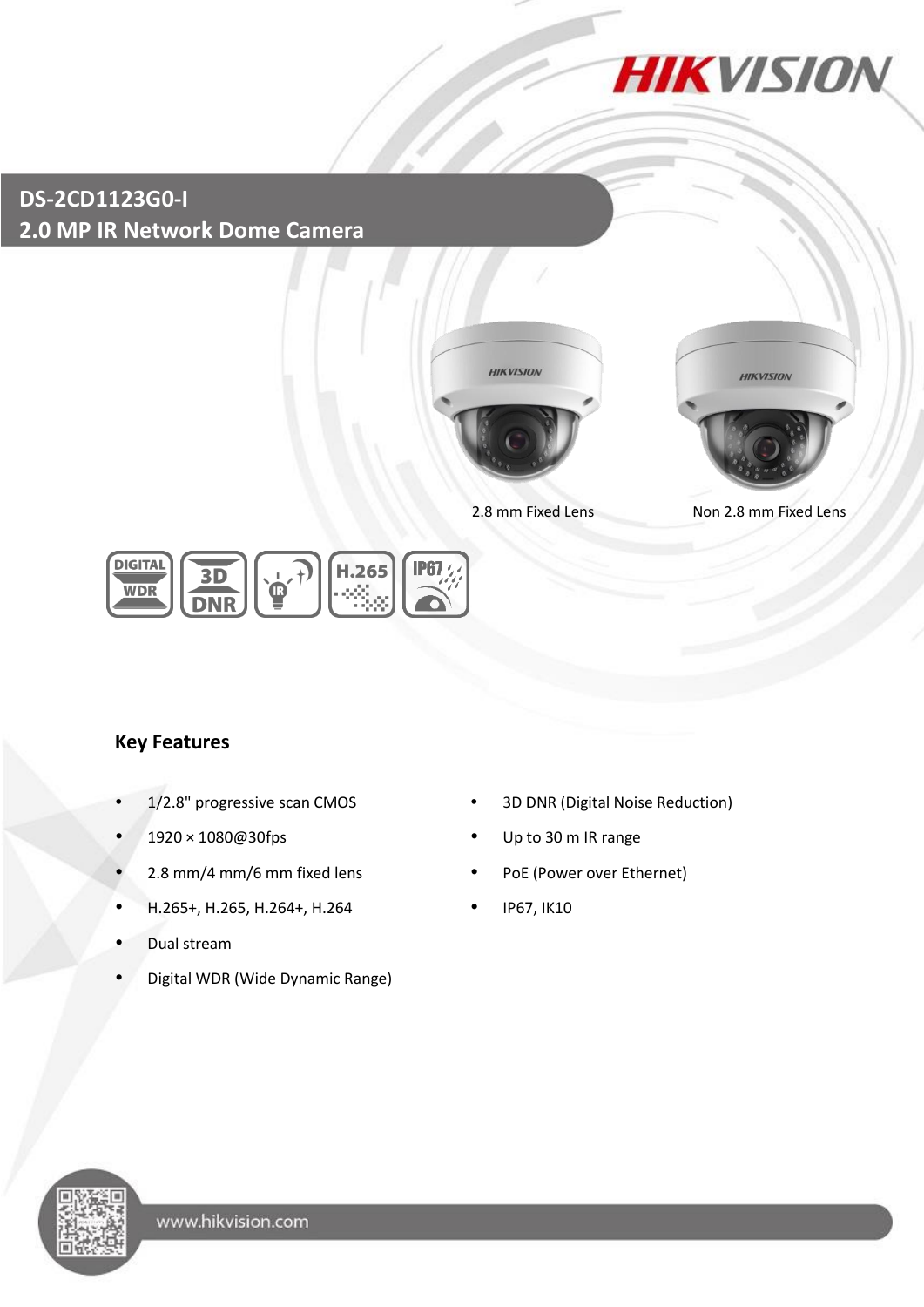

# **Specification**

| Camera                         |                                                                                                                                   |  |
|--------------------------------|-----------------------------------------------------------------------------------------------------------------------------------|--|
| Image Sensor                   | 1/2.8" progressive scan CMOS                                                                                                      |  |
| Min. Illumination              | Color: 0.01 Lux @(F1.2, AGC ON), 0.028Lux @ (F2.0, AGC ON)                                                                        |  |
| Shutter Speed                  | 1/3 s to 1/100, 000 s                                                                                                             |  |
| Slow Shutter                   | Yes                                                                                                                               |  |
| Auto-Iris                      | No                                                                                                                                |  |
| Day & Night                    | IR cut filter                                                                                                                     |  |
| <b>Digital Noise Reduction</b> | 3D DNR                                                                                                                            |  |
| WDR                            | Digital WDR                                                                                                                       |  |
| Angle Adjustment               | Pan: 0° to 355°, tilt: 0° to 70°                                                                                                  |  |
| Lens                           |                                                                                                                                   |  |
| Focal length                   | 2.8 mm, 4 mm, 6 mm                                                                                                                |  |
| Aperture                       | F2.0                                                                                                                              |  |
| Focus                          | No                                                                                                                                |  |
| <b>FOV</b>                     | 2.8 mm, horizontal FOV 114°, vertical FOV 62°, diagonal FOV 135°<br>4 mm, horizontal FOV 86°, vertical FOV 46°, diagonal FOV 102° |  |
|                                | 6 mm, horizontal FOV 54°, vertical FOV 30°, diagonal FOV 62°                                                                      |  |
| Lens Mount                     | M12                                                                                                                               |  |
| IR                             |                                                                                                                                   |  |
| IR Range                       | Up to 30 m                                                                                                                        |  |
| Wavelength                     | 850 nm                                                                                                                            |  |
| <b>Compression Standard</b>    |                                                                                                                                   |  |
| Video Compression              | Main stream: H.265/H.264<br>Sub stream: H.265/H.264/MJPEG                                                                         |  |
| H.264 Type                     | Baseline Profile/Main Profile/High Profile                                                                                        |  |
| $H.264+$                       | Main stream supports                                                                                                              |  |
| H.265 Type                     | Main Profile                                                                                                                      |  |
| $H.265+$                       | Main stream supports                                                                                                              |  |
| Video Bit Rate                 | 32 Kbps to 8 Mbps                                                                                                                 |  |
| <b>Smart Feature-set</b>       |                                                                                                                                   |  |
| Region of Interest             | 1 fixed region for main stream and sub-stream                                                                                     |  |
| <b>Image</b>                   |                                                                                                                                   |  |
| Max. Resolution                | $1920 \times 1080$                                                                                                                |  |
| Main Stream                    | 50Hz: 25fps (1920 × 1080, 1280 × 960, 1280 × 720)                                                                                 |  |
| Max. Frame Rate                | 60Hz: 30fps (1920 × 1080, 1280 × 960, 1280 × 720)                                                                                 |  |
| Sub-stream                     | 50Hz: 25fps (640 × 480, 640 × 360, 320 × 240)                                                                                     |  |
| Max. Frame Rate                | 60Hz: 30fps (640 × 480, 640 × 360, 320 × 240)                                                                                     |  |
| Image Enhancement              | BLC, 3D DNR                                                                                                                       |  |
| <b>Image Setting</b>           | Saturation, brightness, contrast, sharpness, AGC, white balance adjustable by client software or<br>web browser                   |  |
| Day/Night Switch               | Auto, scheduled                                                                                                                   |  |
| <b>Network</b>                 |                                                                                                                                   |  |
| Alarm Trigger                  | Motion detection, video tampering alarm, illegal login                                                                            |  |
| Protocols                      | TCP/IP, ICMP, HTTP, HTTPS, FTP, DHCP, DNS, DDNS, RTP, RTSP, RTCP, NTP, UPnP, SMTP, IGMP,<br>802.1X, QoS, IPv6, UDP, Bonjour       |  |
| <b>General Function</b>        | Anti-flicker, heartbeat, mirror, password protection, privacy mask, watermark                                                     |  |
| <b>Firmware Version</b>        | 5.5.2                                                                                                                             |  |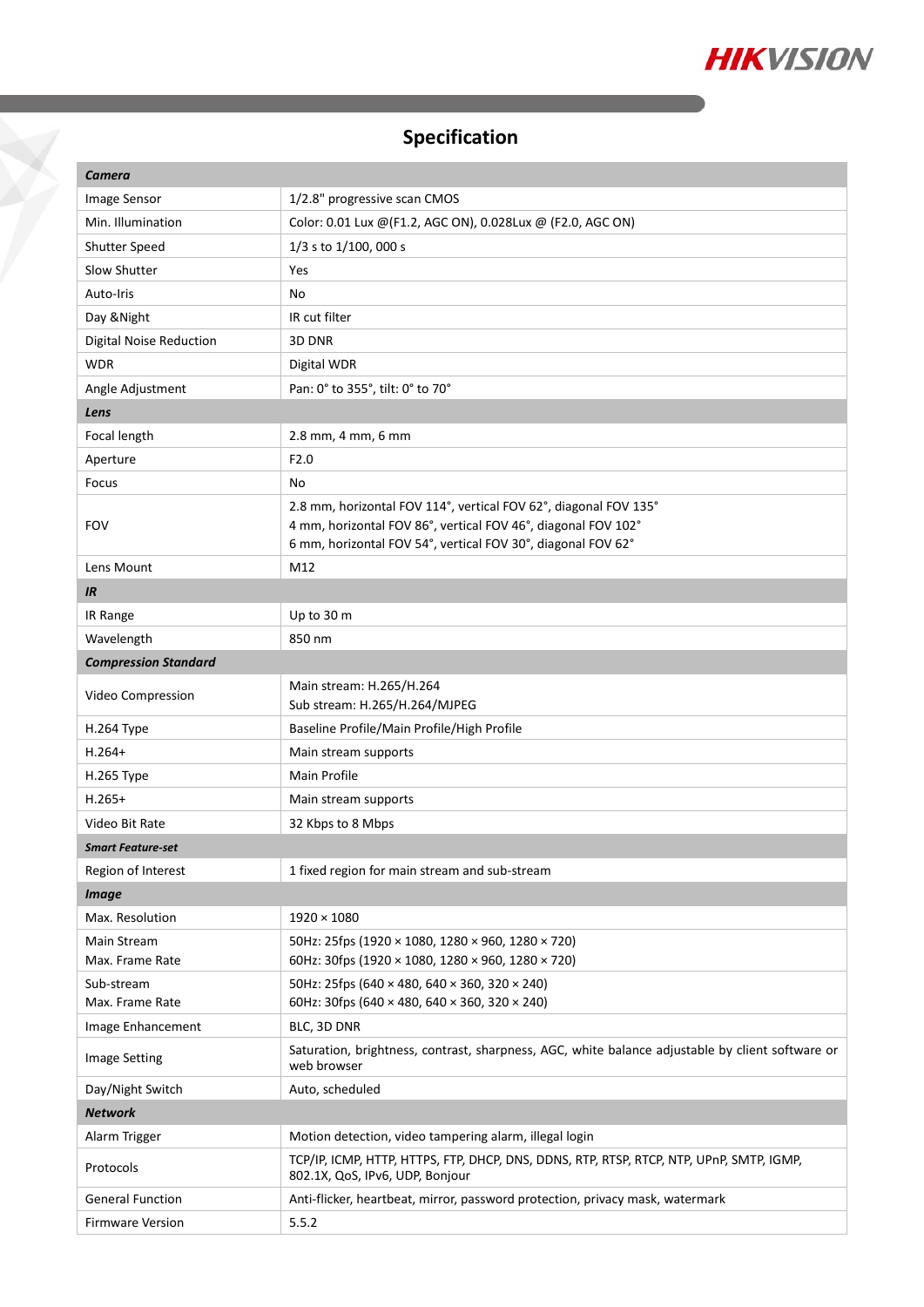

| API                            | ONVIF (PROFILE S, PROFILE G), ISAPI                                                                                                                           |  |
|--------------------------------|---------------------------------------------------------------------------------------------------------------------------------------------------------------|--|
| Simultaneous Live View         | Up to 6 channels                                                                                                                                              |  |
| User/Host                      | Up to 32 users<br>3 levels: Administrator, Operator, and User                                                                                                 |  |
| Client                         | iVMS-4200, Hik-Connect, iVMS-5200                                                                                                                             |  |
| Web Browser                    | IIE7+, Chrome18-42, Firefox5.0+, Safari5.02+                                                                                                                  |  |
| <b>Interface</b>               |                                                                                                                                                               |  |
| <b>Communication Interface</b> | 1 RJ45 10M/100M self-adaptive Ethernet port                                                                                                                   |  |
| <b>General</b>                 |                                                                                                                                                               |  |
| <b>Operating Conditions</b>    | -30 °C to 50 °C (-22 °F to 122 °F), humidity: 95% or less (non-condensing)                                                                                    |  |
| Power Supply                   | 12 VDC $\pm$ 25%, 5.5 mm coaxial power plug<br>PoE (802.3af, class 3)                                                                                         |  |
| Power Consumption and Current  | 12 VDC, 0.4 A, Max: 5 W<br>PoE: (802.3af, 36 V to 57 V), 0.2 A to 0.13 A, Max: 7 W                                                                            |  |
| Ingress Protection             | IP67, IK10<br>TVS 2000V lightning protection, surge protection and voltage transient protection                                                               |  |
| Material                       | Metal & Plastic                                                                                                                                               |  |
| <b>Dimensions</b>              | Camera: $\varnothing$ 111 mm $\times$ 82.4 mm (4.4" $\times$ 3.2")<br>With package: 134 mm $\times$ 134 mm $\times$ 108 mm (5.3" $\times$ 5.3" $\times$ 4.3") |  |
| Weight                         | Camera: Approx. 410 g (0.9 lb.)<br>With package: Approx. $610$ g (1.3 lb.)                                                                                    |  |

### **Available Models**

DS-2CD1123G0-I (2.8 mm), DS-2CD1123G0-I (4 mm), DS-2CD1123G0-I (6 mm)